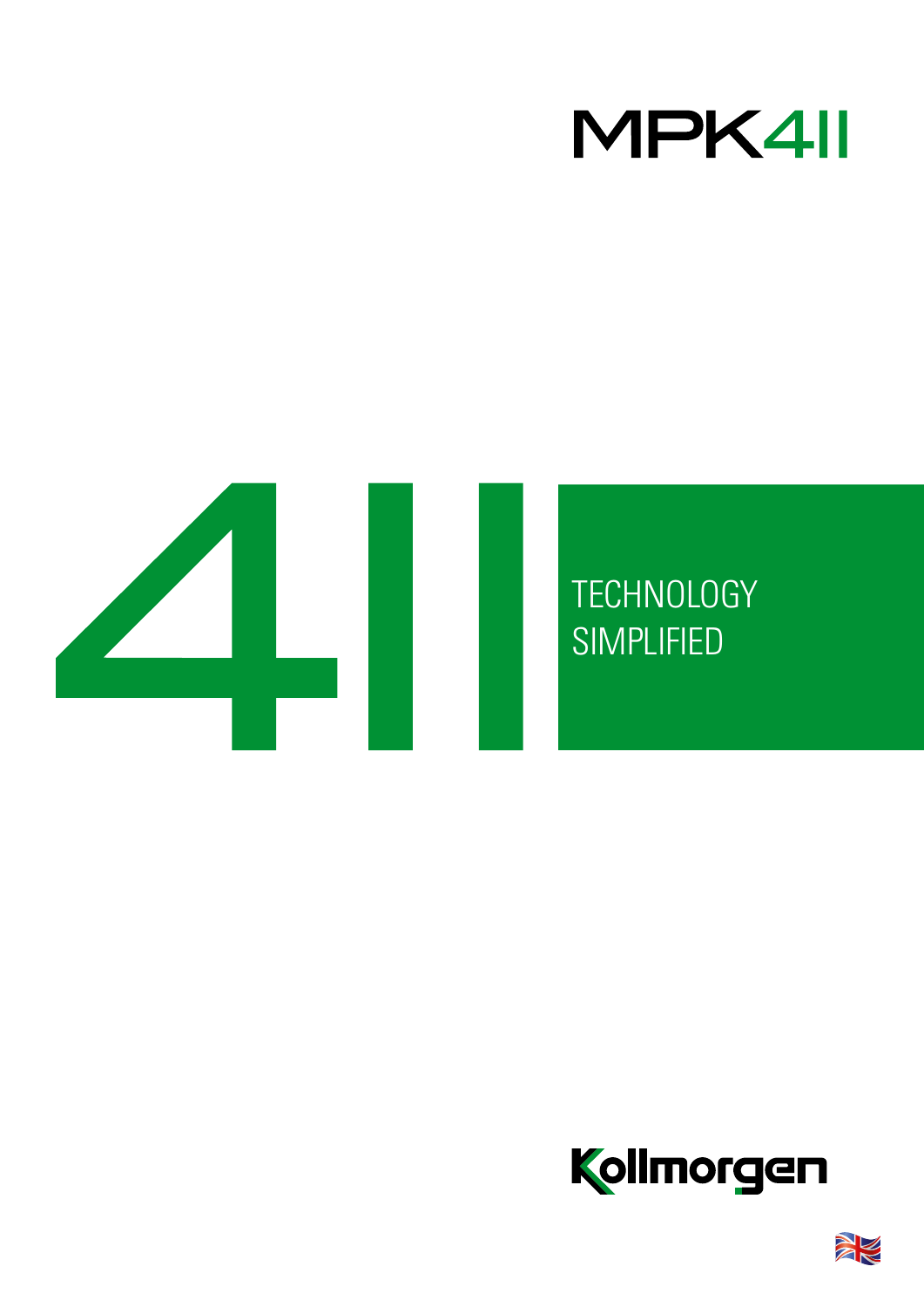## THE MULTITALENT POWERFUL AND SIMPLE

The MPK411 is characterized by its compact design and pioneering operating concept. In order to cover the widest possible range of applications, the control processor is equipped with a large number of interfaces. Groups with up to 8 lifts, 100 stops or travel speeds of up to 8 m/s can be realised effortlessly.

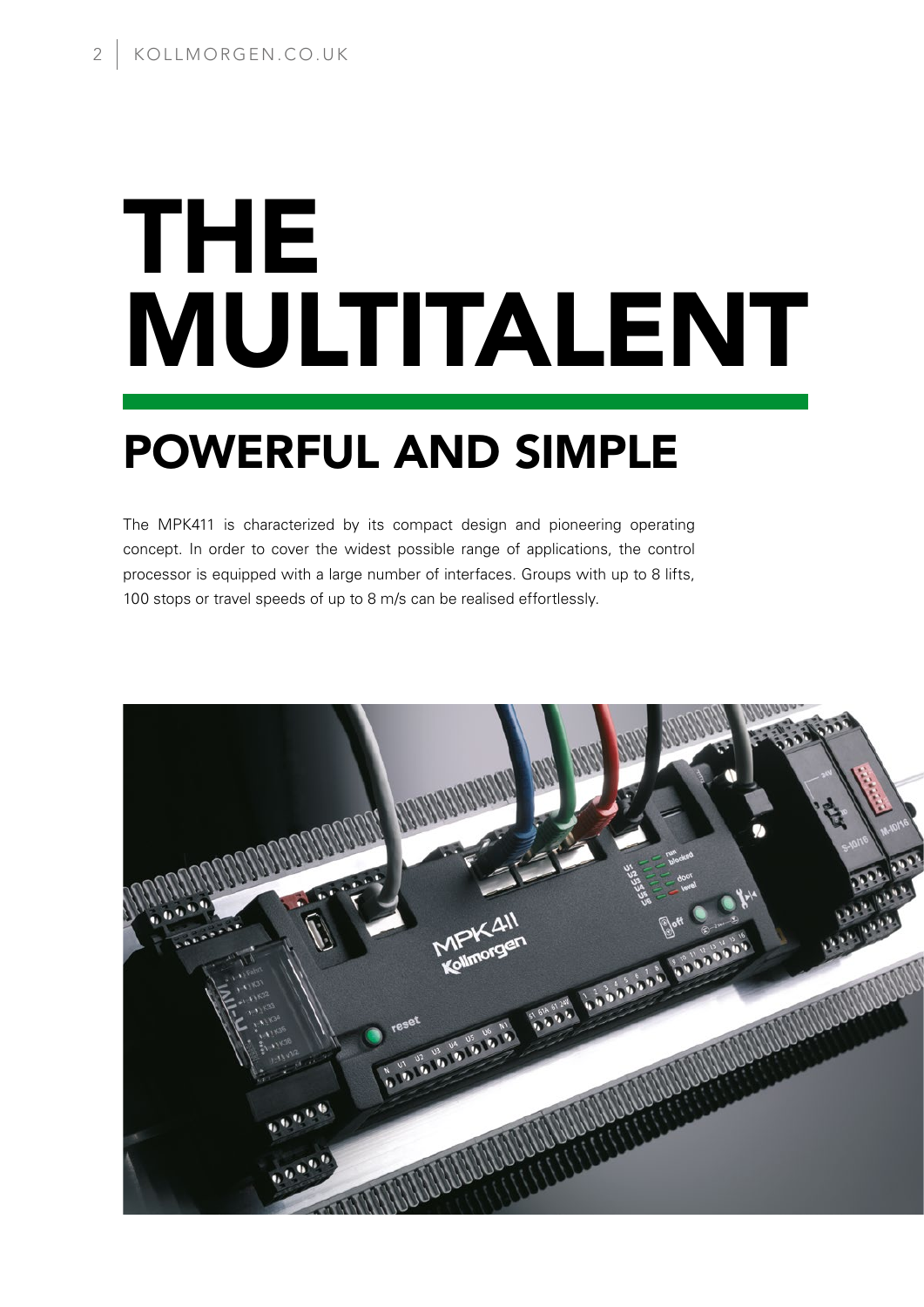

## THE USER INTERFACE

Efficient, convenient and intuitive. Even without extensive previous knowledge, the user quickly gets used to the operating concept. The lift software is accessed with the web browser on a smartphone, tablet, laptop or CHT (Control Hand Terminal).

The connection can be made via data line or W-LAN. Internet connection is not required.

The clearly structured user interface with informative texts and symbols enables the user to carry out all activities independently after a brief introduction. Additional convenience functions such as the online help or the option to set bookmarks facilitate working with the lift software.

### CHT **SMARTPHONE** TABLET LAPTOP

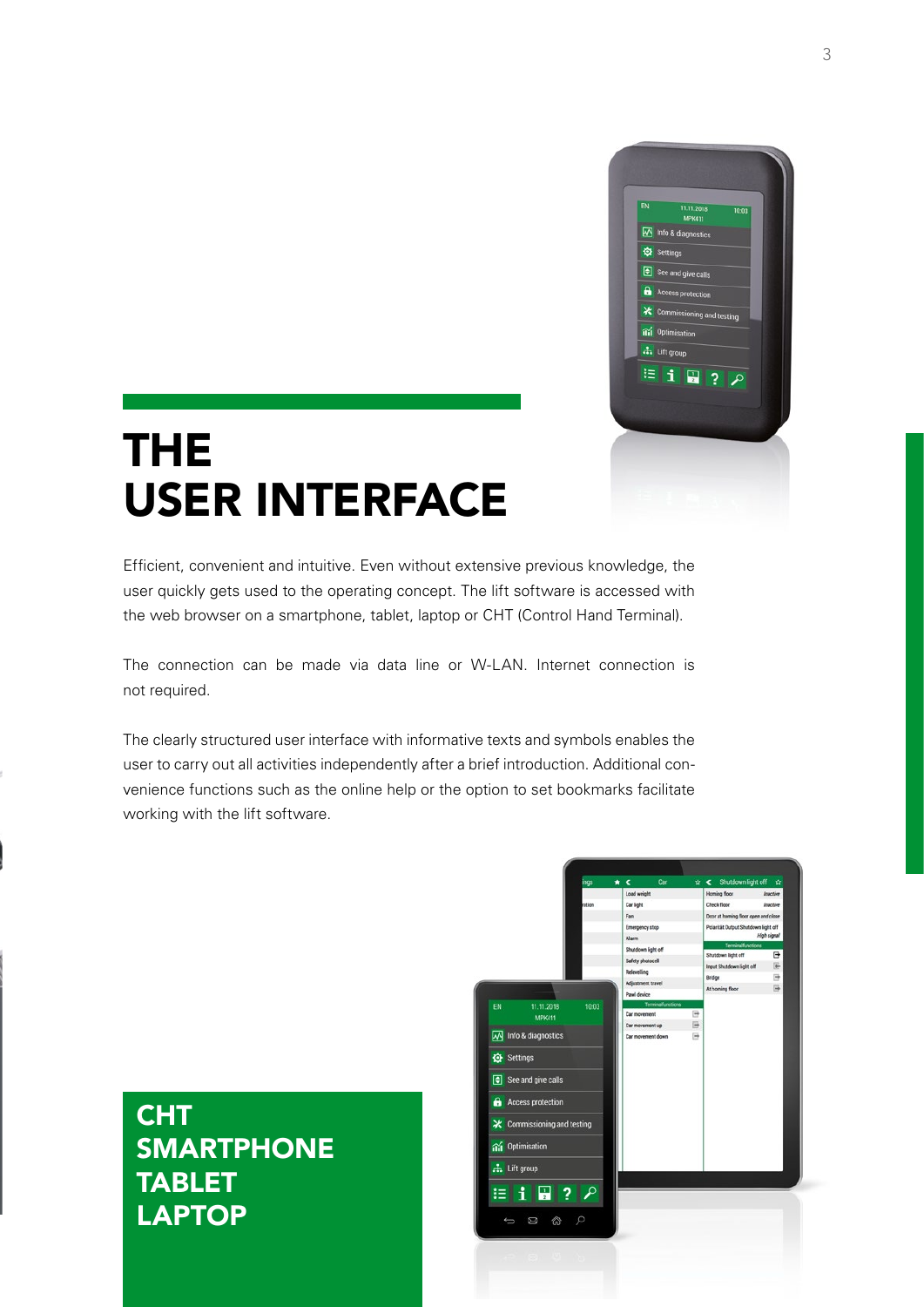## TECHNICAL DATA

### MPK4II

| Application         | new buildings I modernisation                              |
|---------------------|------------------------------------------------------------|
| Controller position | machine room I landing I lift shaft I frame                |
| User interface      | MPK control software via smartphone, tablet, laptop or CHT |
| Lift type           | regulated and unregulated cable lifts I hydraulic lifts    |
| Lift speed          | maximum 8 m/s.                                             |
| Stops               | up to 100                                                  |
| Group control       | up to 8 lifts                                              |
| Processor           | 800 MHz Cortex A8 processor with 1600 MIPS                 |
| Door control        | up to 3 doors CANopen CiA-417                              |
| Shaft encoding      | digital shaft copying (DSK I APS)                          |
| Emergency operation | via UPS, in case of power failure                          |
| Standards           | EN 81-20 / 50                                              |
| Emergency rescue    | optional lift attendant emergency rescue module            |
| Dimensions          | $230 \times 87.5 \times 45.9$ mm (W $\times$ H $\times$ D) |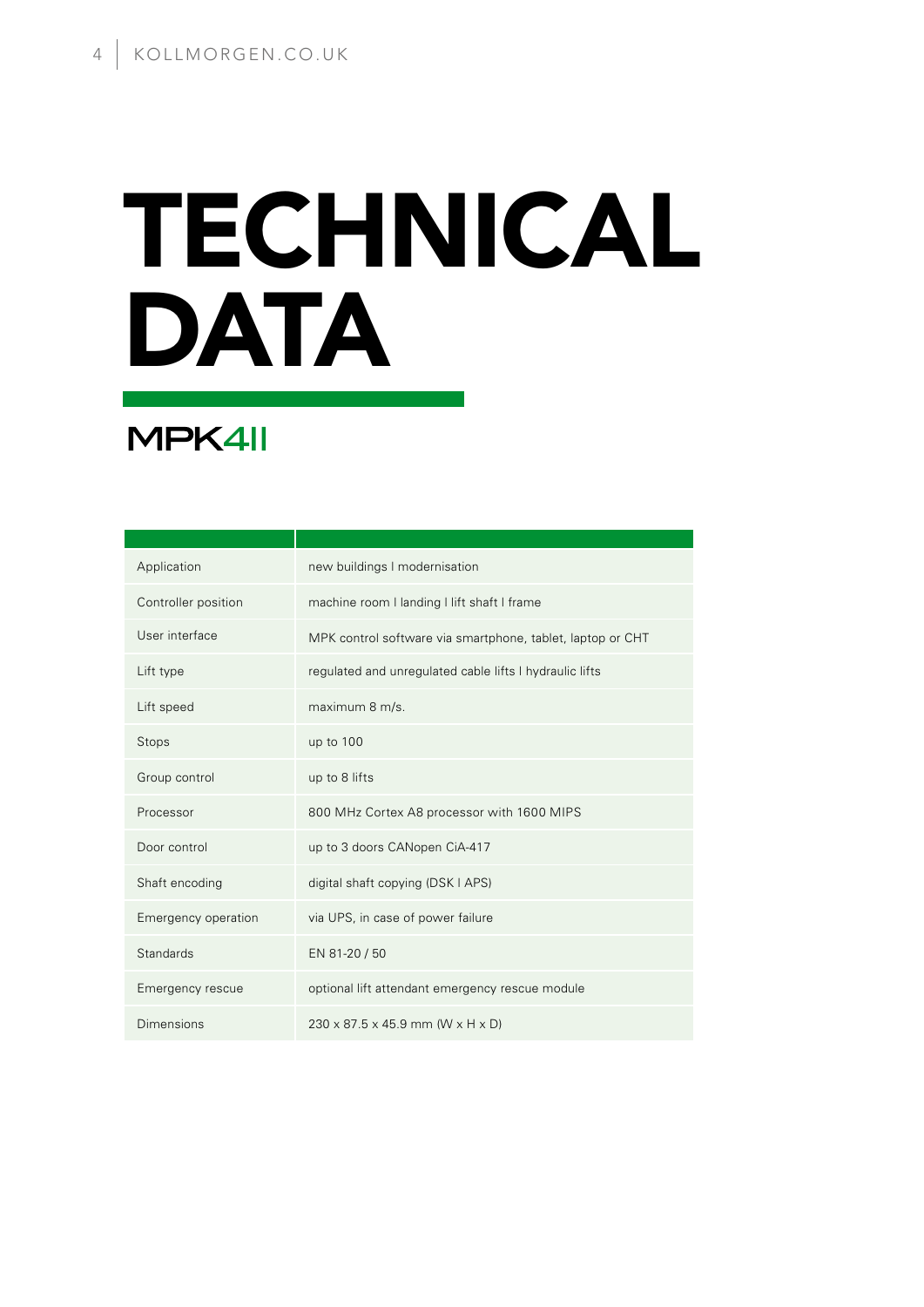

## FUNCTIONS

### MPK4II

| Down collective control                                                               |  |  |
|---------------------------------------------------------------------------------------|--|--|
| Full collective control                                                               |  |  |
| Event log with clear text display and error description                               |  |  |
| Display of maintenance intervals                                                      |  |  |
| Trip counter and run timer                                                            |  |  |
| Languages German I English I Dutch I Polish                                           |  |  |
| 16 freely assignable inputs and outputs for special functions I all outputs monitored |  |  |
| Compatible with VisualLift remote monitoring software                                 |  |  |
| Adaptive, intelligent group algorithm                                                 |  |  |
| Processor support for service and maintenance work                                    |  |  |
| Intelligent service interval display                                                  |  |  |
| Traffic recording and automatic pattern recognition                                   |  |  |
| Dynamic and configurable parking levels/zones                                         |  |  |
| MPK IQ self-optimising functions                                                      |  |  |
| MPK Green energy saving mode                                                          |  |  |
| Visitor travel                                                                        |  |  |
| Integrated elevator attendant service, emergency call detection                       |  |  |
| Attachable device control                                                             |  |  |
| Serial drive protocol via DCP 3 I direct-to-floor approach via DCP 4 I CANopen        |  |  |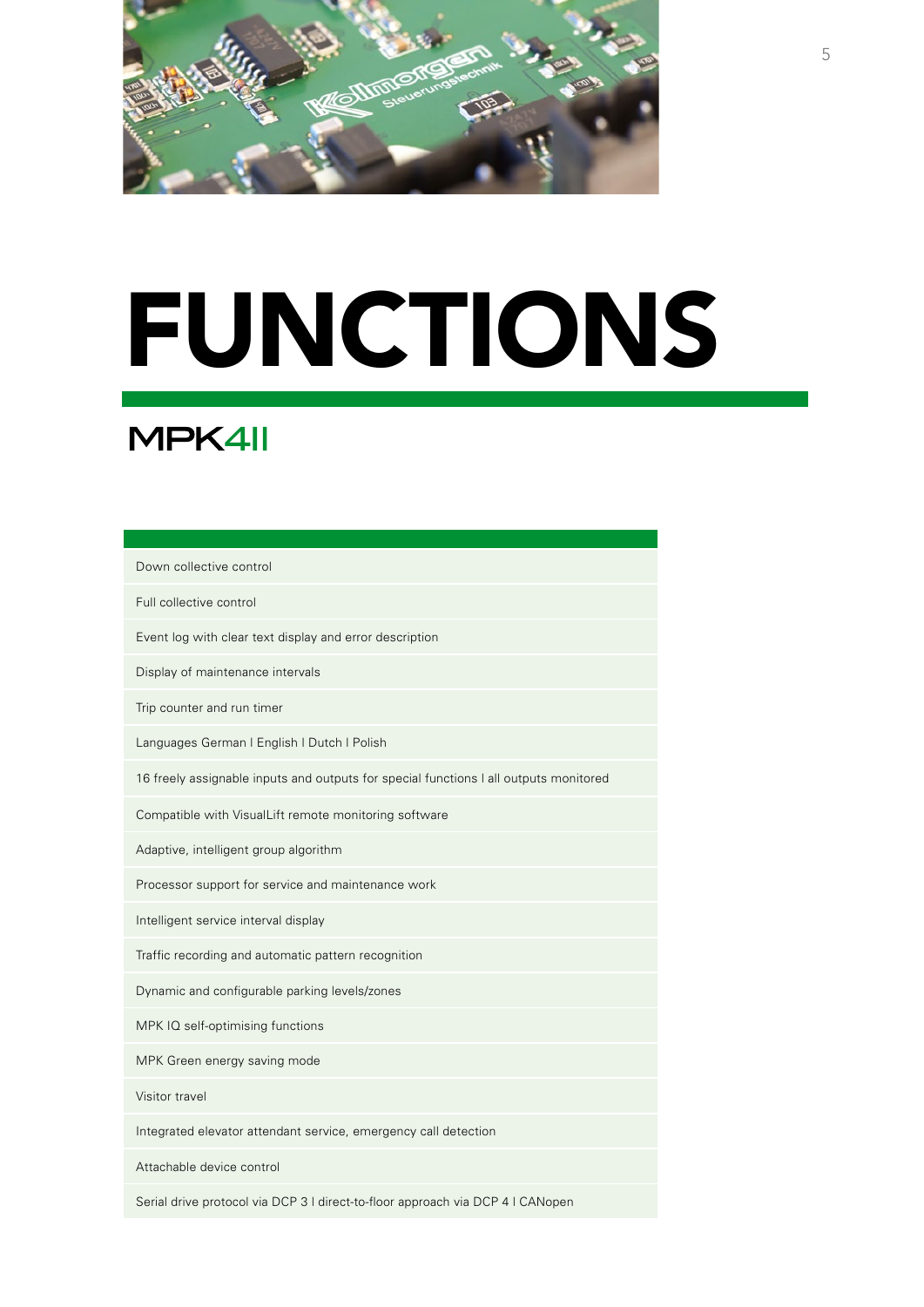# INTERFACES

### MPK4II



| 2x  | CANopen CiA-417    | for shaft connection, lift car electronics, expansion modules and<br>external components I Software terminable |
|-----|--------------------|----------------------------------------------------------------------------------------------------------------|
| 1 x | CAN interface      | for fast expansion modules                                                                                     |
| 1 x | PoE                | for CHT   Tablet   Laptop                                                                                      |
| 3x  | <b>TCP IP</b>      | for group communication, VisualLift, CHT and car connection                                                    |
| 1 x | microSD card       | for long-term data collection and program update                                                               |
| 1 x | USB 2.0            | for external storage media                                                                                     |
| 16x | Input/Output       | for special functions - freely configurable                                                                    |
| 2x  | Maintenance switch | for "maintenance doors closed" and "landing calls off"<br>travel to terminal floors I TÜV certification        |
| 1 x | Reset switch       | for restarting the controller                                                                                  |
| 2x  | Plug connections   | for PTC monitoring device and connection for external<br>temperature sensor                                    |
| 2x  | Plug connections   | for safety circuit monitoring 230V AC I 2 inputs for contactor<br>and synchronous monitoring 230V AC           |
| 1 x | Plug connection    | for connection of the return control                                                                           |
| 1 x | Plug connection    | for Interface for absolute and incremental encoders                                                            |
|     | LED displays       | for current status information                                                                                 |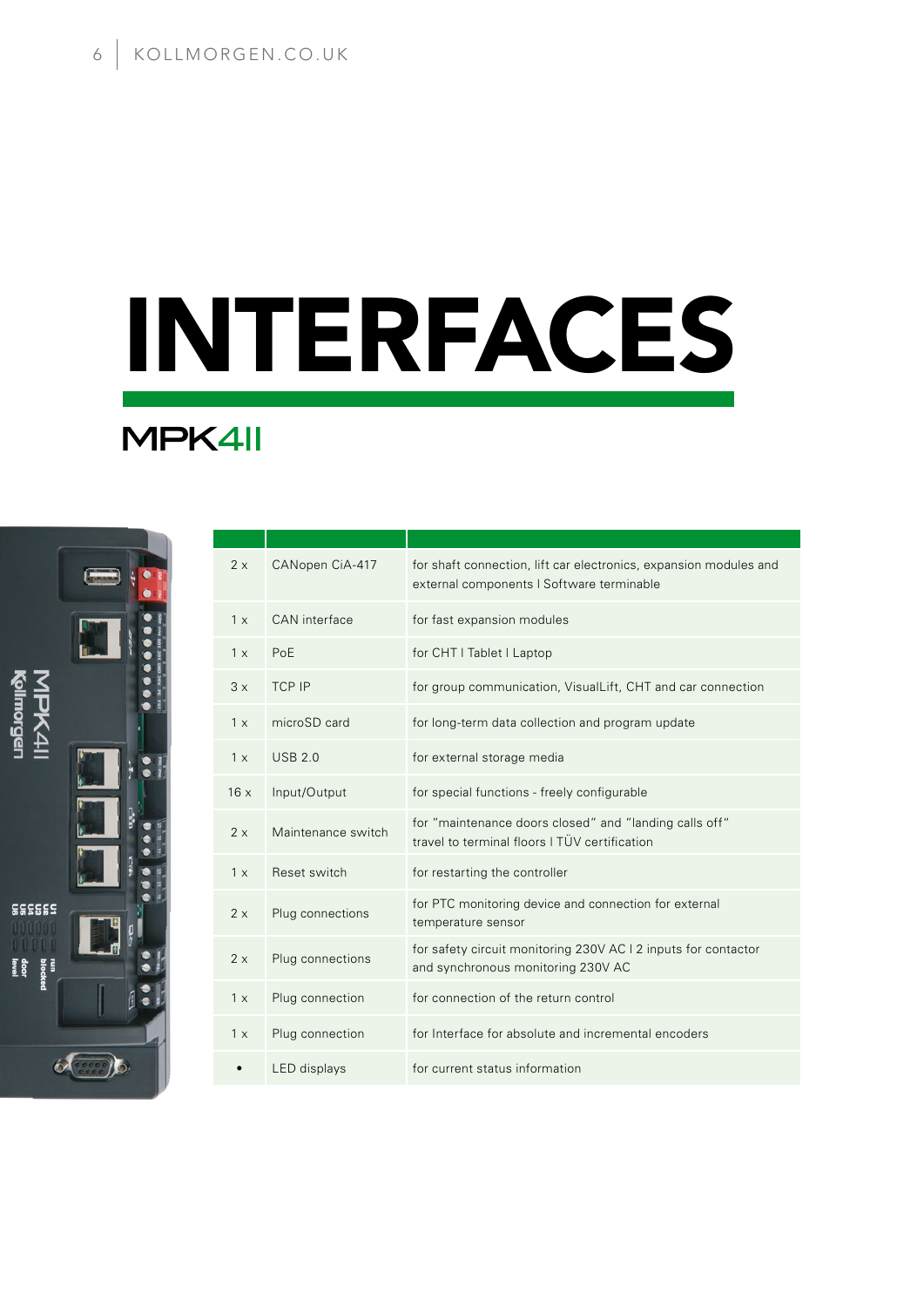## COMPONENTS EXCERPT

#### CHT – CONTROL HAND TERMINAL

The CHT with its capacitive touchscreen (4.3 inches) provides access to all system parameters and functionalities of the MPK411 control software. The connection is made via plug and play using the PoE interface. The terminal can either remain in the switch cabinet or used for several control systems.

#### R-IM – RELAY INTERFACE MODULE

The module is connected to the processor unit of the MPK411 with a 10-pin IDC connector. Four relays for motor control and two freely configurable relays are available on the interface module. The current switching state is indicated via LEDs.

#### S-IO – CAN EXPANSION MODULE

For expansion of digital inputs and outputs of the MPK411 central unit via the CAN interface. Up to eight S-IO/16 modules can be connected to the central unit of the MPK411 via the CAN bus.

#### M-IO – CANOPEN EXPANSION MODULE

The module is used to expand the digital inputs and outputs of the MPK411 central unit via the CANopen interface. Up to 64 M-IO/16 modules can be connected to the central unit of the MPK411 via the CANopen bus.

#### C-IM8 | C-BM | C-EM – CAR INTERFACE MODULE

The modules connect the lift car signals with the MPK411 processor unit via the CANopen interface. In contrast to the C-EM, C-IM8 has 6 freely operable relays and the C-BM has 2 freely operable relays for the control of door control units, light shut-off, cabin fans or other components. As well as a PoE interface for connecting the CHT.

#### **F-IM4 AND F-IM8** - FLOOR LEVEL INTERFACE MODULES

The modules are used to connect the floor signals and displays to the processor unit of the MPK411 via CANopen interface. The F-IM4 has 4 I/Os, the F-IM8 has 8 I/Os.

#### F-DM – FLOOR DISPLAY MODULE

The module F-DM is used to connect parallel-controlled floor displays in the CANopen bus.

#### DM-24 - DOT MATRIX DISPLAY

The DM-24 can be used as a floor or cabin display. The control takes place via CANopen. The display has 24x24 (576) LEDs on a surface of 60x60mm. Special texts can be configured as running text and edited at any time via the menu of the MPK411.

#### TFT– DISPLAY

The fully graphics-capable TFT display is characterized by its excellent image and graphics reproduction. It has a screen size of 5.6 inches with a maximum resolution of 480 x 640 pixels. The installation can be done both horizontally and vertically.

#### S-AS – SPEECH ANNOUNCEMENT SYSTEM

The module is used for the acoustic output of outgoing messages. The control is carried out optionally via CANopen or KSB. Self-generated voice announcements can be transferred to the system via micro SD card. The volume is adjustable.

#### E-OP – EMERGENCY OPERATING PANEL

The module is used for emergency release as well as for testing the brakes and the speed governor. The numerous functions within the module are communicated via CANopen to the MPK411 controller and facilitate commissioning. Thanks to its handy size the module is also suitable for frame controls.

#### S-EP – SELECT EMERGENCY POWER

In conjunction with the E-OP, the module is used to switch between the mains supply and the UPS. Thanks to its compact design, the S-EP can fit in the smallest of spaces and can therefore also be used for frame controls.

#### D-CS – DOOR CIRCUIT SUPERVISION

The module is used to monitor the safety circuit for bridged or defective door contacts pursuant to the standard EN 81-20. This significantly increases the diagnostic capability.